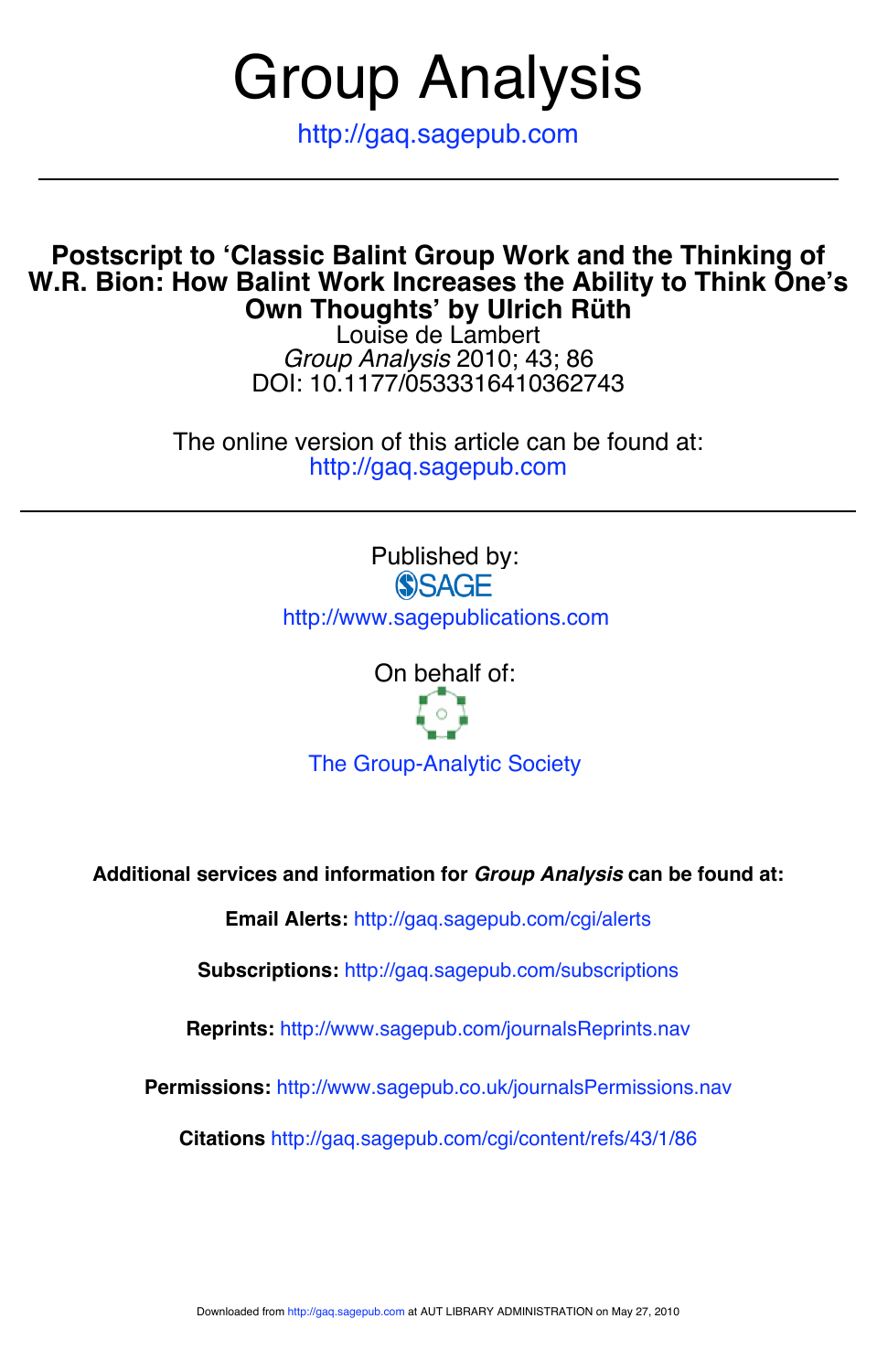### Postscript



## Postscript to 'Classic Balint Group Work and the Thinking of W.R. Bion: How Balint Work Increases the Ability to Think One's Own Thoughts' by Ulrich Rüth

## *Louise de Lambert*

It was a pleasure to sit down to the feast of Ulrich Rüth's paper (Rüth, 2009) and to savour the combination of ideas and experience in the clear description and demonstration of the Balint method with the applied understanding of Bion's theory. I like his analogy of the delicious feast provided for the presenting doctor by the group, who worked with the ingredients he shared. In New Zealand we have the 'pot-luck' dinner; each guest brings something homemade to the host's table; all benefit from the variety. The analogy extends to the idea of the group's work being 'psychic digestion' — converting its material from what may be troubling or strange into something useful and satisfying.

My experience of learning in groups began at the Cassel Hospital with Doreen Clifford and with Tom Main who was a close associate of Michael Balint, and who continued and developed his work. The core of the Cassel nurse training was full immersion in clinical work and twice weekly seminars in which we would share and discuss the immediate experience, the challenges and the strain of close contact with patients in the daily work of that therapeutic community. In the residential setting, nurses were closely involved with troubled patients and thus vulnerable to receiving the 'evacuated intolerable feelings and unbearable aspects of their personalities'. A fundamental principle of the seminars, based on Michael Balint's method, was to focus

http://www.sagepub.co.uk/journalsPermissions.nav

Vol 43(1): 86–89; DOI: 10.1177/0533316410362743

<sup>©</sup> The Author(s), 2010. Reprints and permissions: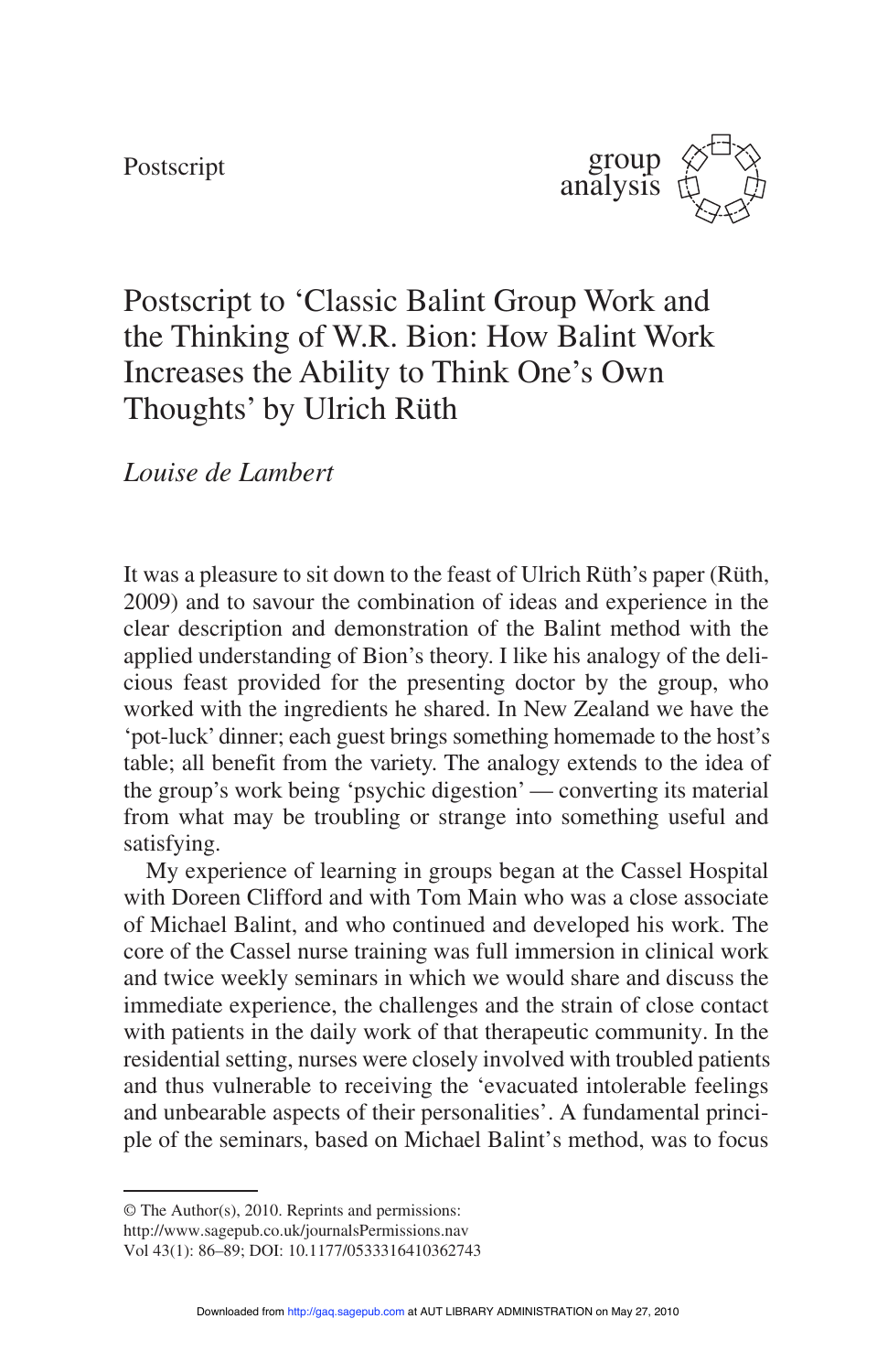on the nurse's feelings and the relationships with her patients, rather than on psychopathology or diagnosis. Cassel nurses, over many years, have moved away and used this learning in other settings to help nurses and others reflect on, and make clinical use of, the feelings arising within their work. (This work is described in Barnes et al., 1998).

Dr Rüth highlights the benefit of preventing attack or criticism. This may come indirectly in the form of 'have you thought of?', 'why don't you?' and 'I would have done such and such'. In a group which includes new members, people with less experience or confidence, or different trainings, the Balint method is particularly useful as it protects the presenter and reduces the possibility of anyone being clever or stupid, expert or ignorant. Everybody's contribution is relevant. This way offers invitation rather than challenge, acceptance rather than an interrogation or risk of embarrassment. From a maternal mental health team I learned of the 'ground rules' they devised for their groups.

When a severely distressed new mother is telling her story there are to be: 'no interruptions, no questions, no advice'. I have borrowed these 'rules' to use in my own work.

The group develops its own culture and a store of shared experience is remembered and linked in subsequent discussion. In my experience with regular but infrequent meetings, when the group reconvenes, the previous presenter may offer a follow-up from the last meeting and share how the work and thinking have developed since.

I meet twice a year with a group in the South Island. The members are from diverse backgrounds, united by their isolation in a rural community and a desire to share and discuss work with colleagues. I use the ground rules just mentioned with this group to support the Balint method in which the clinician presents, then sits back and listens to the group work with the story. In the beginning, it is quite a struggle to hold the structure so that the presenter does not get involved with responding to, or joining the discussion. It helps enormously when people experience the benefit of letting the group work for them.

Recently some psychotherapists in Auckland engaged with the article *Weaving Thoughts* (Norman, J. and Salomonsson, B., 2005). Bion's thinking is used to make the helpful distinction between basic assumption and group work functioning in peer group clinical discussion. The authors' reference to encouraging reflection rather than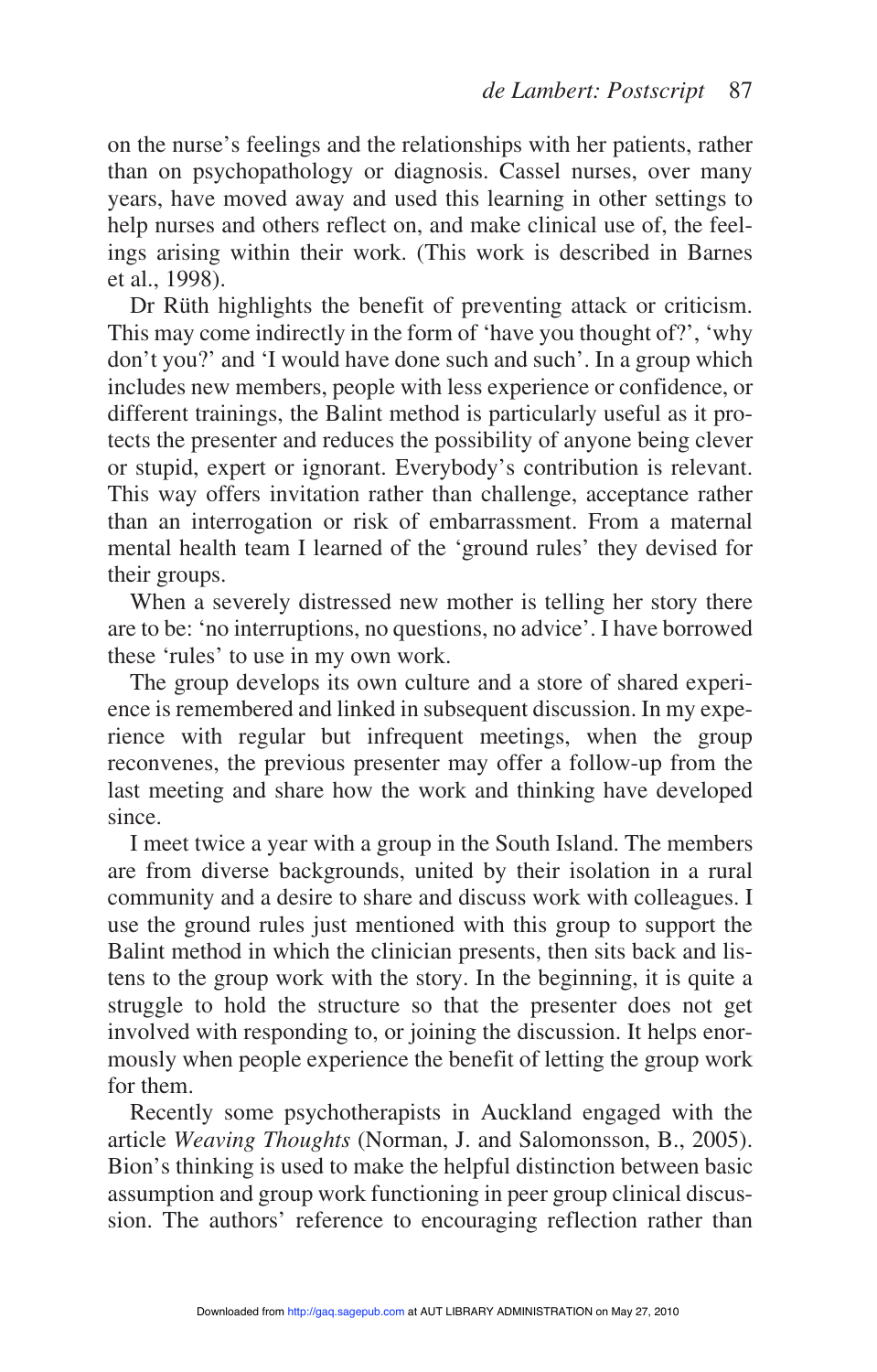projection, links with Dr Rüth's ideas about protecting the clinician and making use of the group process.

We often have defences against painful or unacceptable feelings in our work. The process of a group whose focus is the clinician's experience, allows feelings—such as helplessness, self-doubt, irritation or tenderness—to be recognized and shared. (The group's function—to listen, hold and respond—could also be the best response a clinician can offer a patient). With the combined protection and work of the group, members are, I suggest, not only enabled to increase the ability to think their own thoughts but also to feel their own feelings.

In the New Zealand public health service, the drastic reduction of inpatient care for disturbed and chronically ill psychiatric patients (now called clients, consumers, service users) makes work in the community particularly stressful for clinicians dealing with risks of suicide, drug abuse and violence. We have time-consuming paperwork associated with risk assessment to demonstrate that 'proper' processes have been completed. This offers precarious and dubious reassurance. It is hard to measure the value of reflection and understanding of the clinical relationship in an atmosphere of surveillance in which there is pressure to discharge patients quickly and attend to the inevitable demands of the waiting list. In valuing and supporting the effectiveness and well-being of clinicians, the opportunity for reflection is precious.

Whether working twice a week or twice a year, I have found the Balint method, initially developed with General Practitioners, is suited to work with nurses, psychotherapists, tutors, supervisors and mental health workers. The experience of belonging to such a group is taken in, absorbed, and contributes to the learning through experience of 'attributes of relationship' and of careful listening. To be the subject of interest not criticism provides greater hope of being understood. As the paper describes, understanding promotes mental and emotional growth and helps develop the ability to respond rather than react.

Is it Balint or Bion who is quoted as saying 'Don't do something, just sit there!' When the group is encouraged to reflect and explore, rather than to seek solutions, to free-associate rather than to theorize, and when the presenting clinician just sits there and listens, new freedom and understanding may be found. The introduction and development of this way of working in groups will be greatly enhanced by Ulrich Rüth's clear and helpful paper.